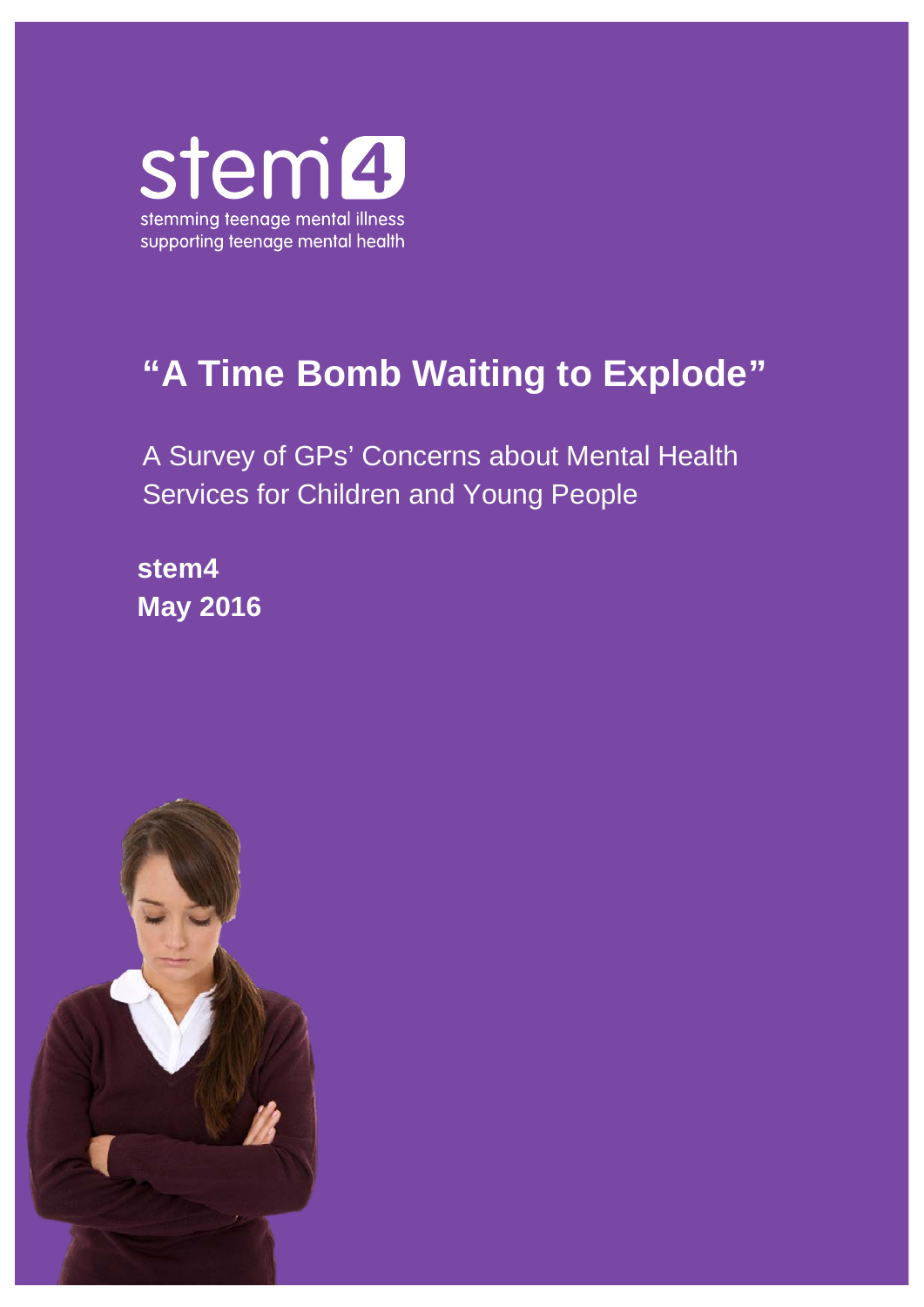# About **stem4**

**stem4** is a charity that aims to improve teenage mental health. Its primary focus is on stemming four of the most common mental health problems affecting young people: Eating Disorders, Depression and Anxiety, Self-Harm, and Addiction, and to enhance emotional resilience.

# About the Author

Dr Nihara Krause is a Consultant Clinical Psychologist. She is the CEO and founder of **stem4**. Dr Krause is a practicing clinician, lecturer and speaker.

### Acknowledgements

This report was produced by **stem4** with support from Senso Communications. We would like to thank the RCGP for their commendation of our work.

We are grateful to the GPs who completed the survey and provided us with many valuable insights. Most of all we want to thank all the children and young people we work with who provide us with constant inspiration in dealing with the various challenges they face.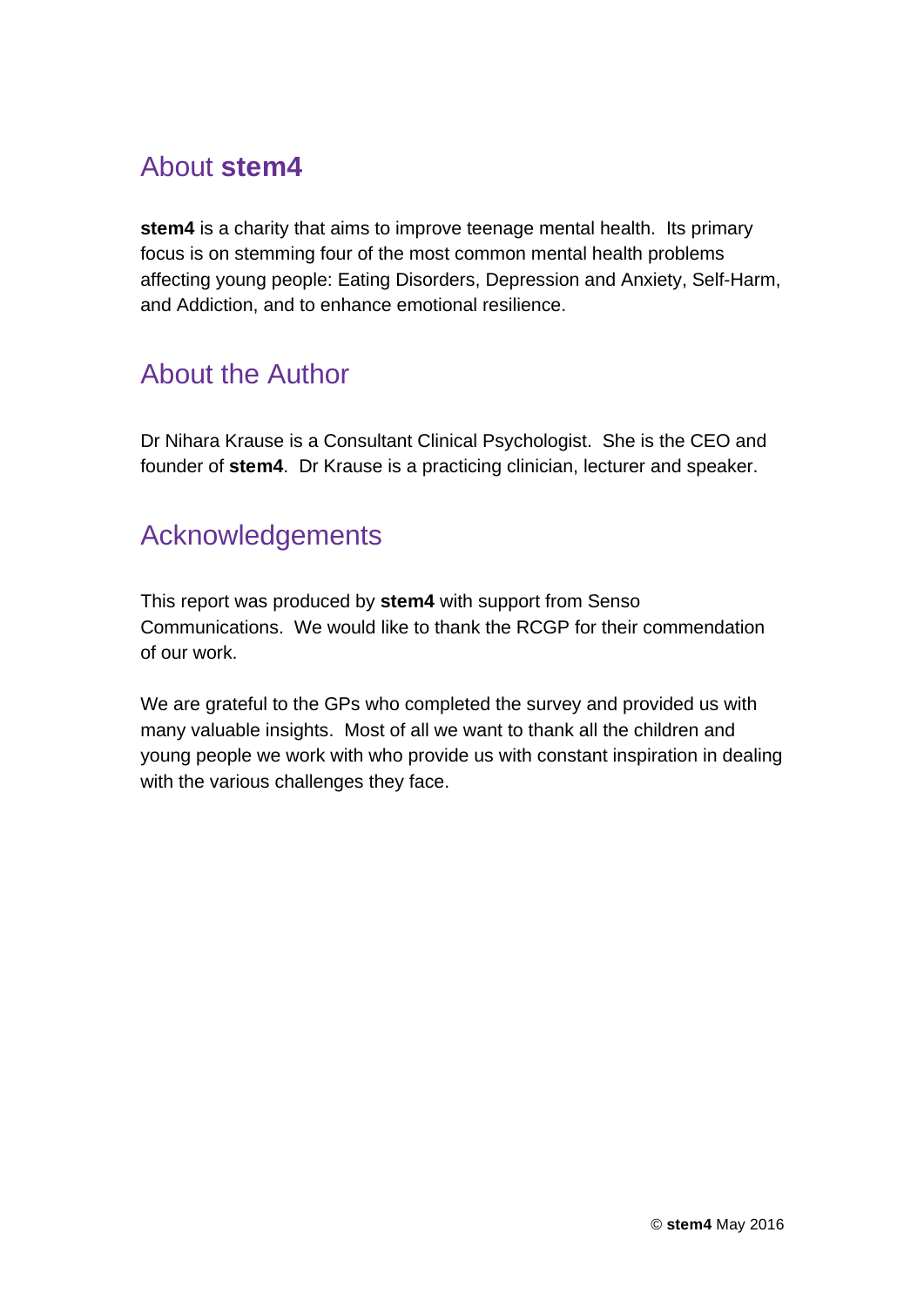# **Contents**

| GOVERNMENT POLICY ON CHILDREN AND YOUNG PEOPLE'S MENTAL |  |
|---------------------------------------------------------|--|
|                                                         |  |
|                                                         |  |
|                                                         |  |
|                                                         |  |
|                                                         |  |
|                                                         |  |
|                                                         |  |
|                                                         |  |
|                                                         |  |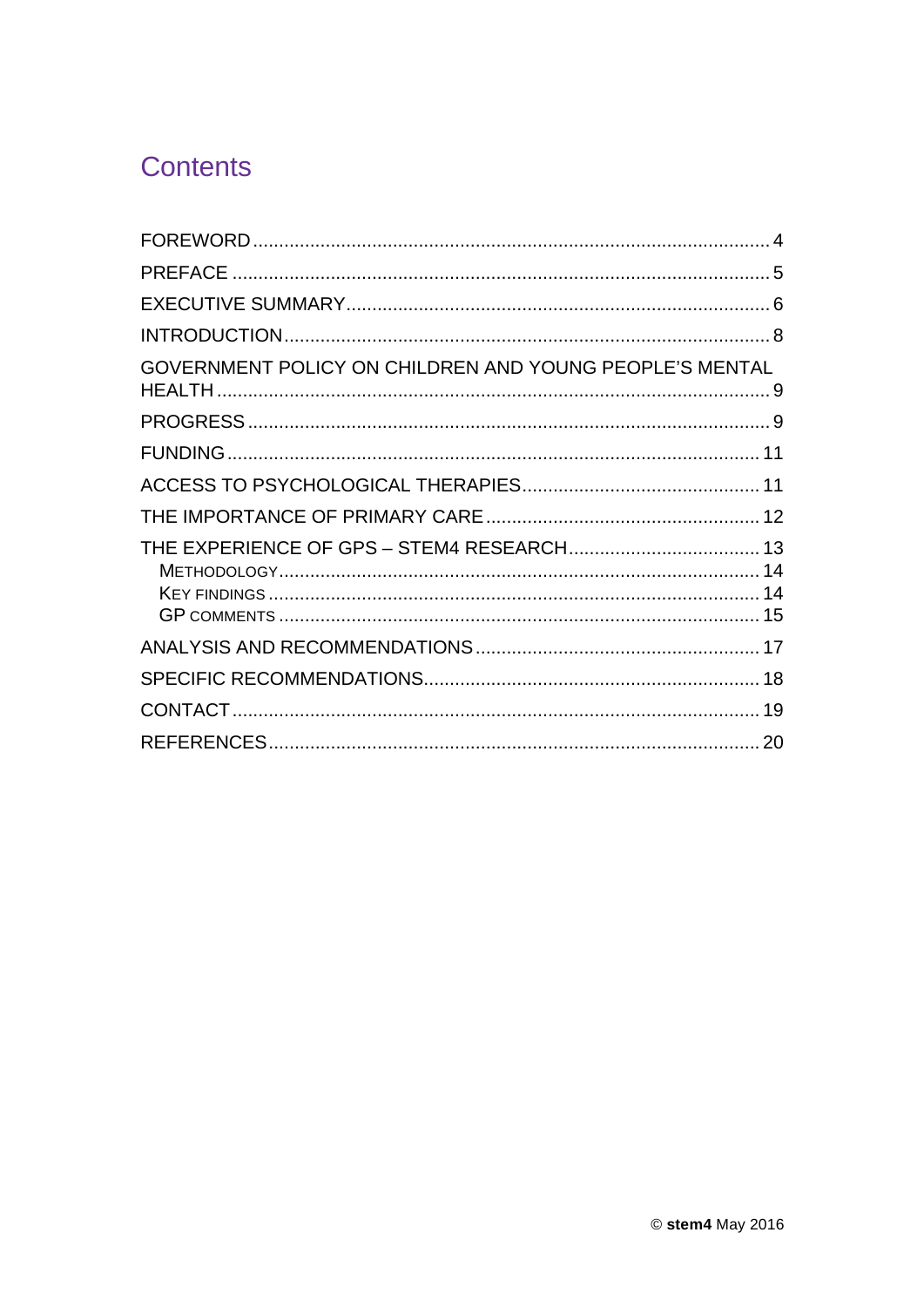### <span id="page-3-0"></span>Foreword

The results of this report unfortunately reflect the fact that children and young people's mental health problems appear to be increasing in number, yet children's mental health services have historically been underfunded and undervalued. Children and young people's mental health is a critical issue given that we know that 50% of adult mental illness starts around the age of 14 years and 75% before the age of 18 years. There are strong links with social inequalities and poor parental mental health. We know there are evidence based, cost effective treatments available and that earlier intervention is important in many areas of mental ill health but particularly first episode psychosis for example.

As traditional gatekeepers for more specialist services, parents often turn to their GP for advice and guidance. Children and young people do not present in the same ways as adults when experiencing mental illness or distress. This makes it all the more important that General Practitioners receive appropriate training and resources to be able to respond effectively with a range of partner organisations such as education, social services, youth justice and secondary care to deliver high quality care and support to children, young people and their families.

Dr Elizabeth England RCGP Clinical Champion for Mental Health and Whole-Person Care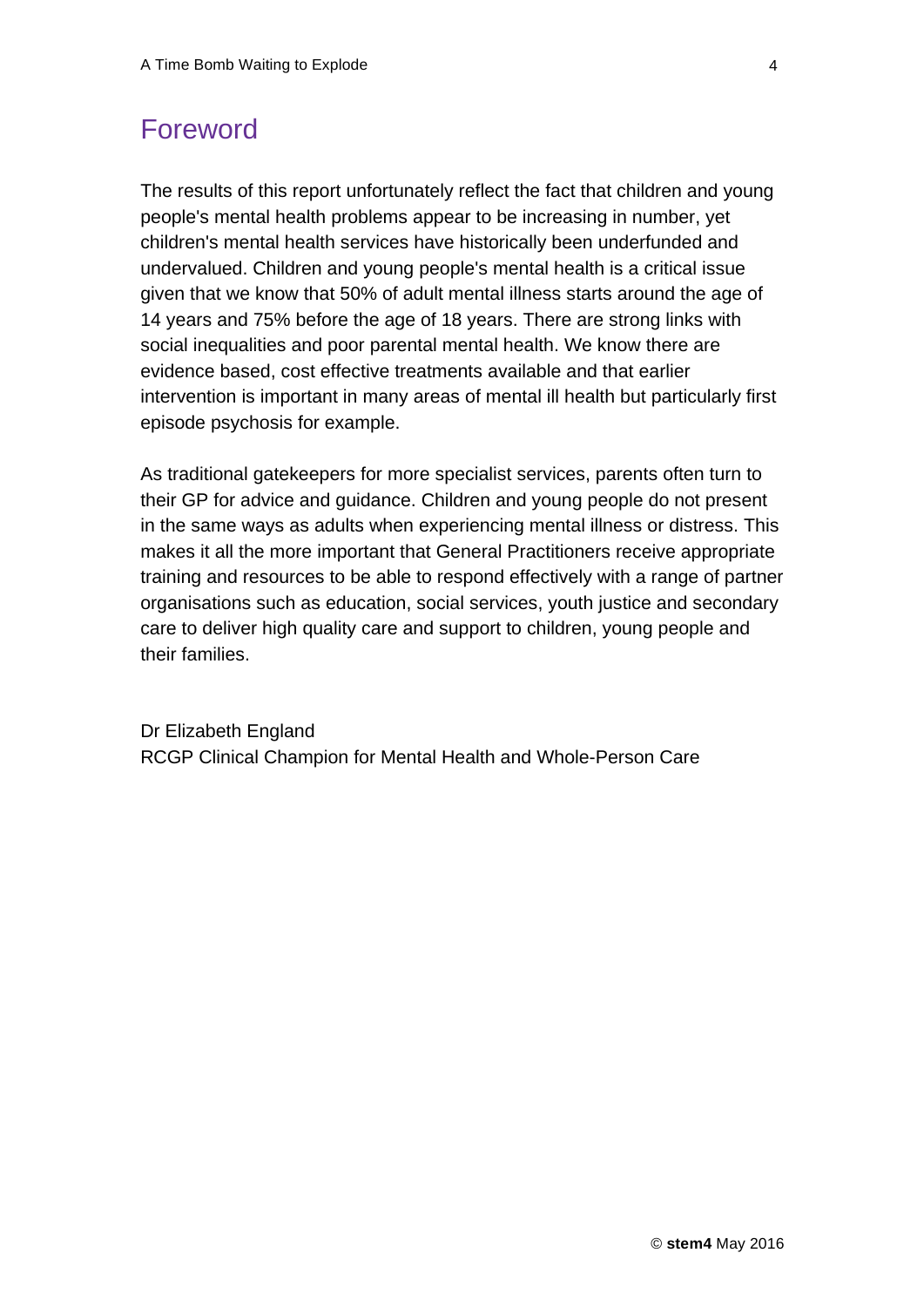### <span id="page-4-0"></span>Preface

**stem4** was set up five years ago in response to a rise in mental health problems among teenagers. The children and young people we support, and their parents and schools, often tell us of their experiences in asking for help, and the importance of their early encounters with healthcare professionals.

GPs are usually the first port of call for young people seeking help for mental health problems. Yet they often report their frustration at not being able to provide appropriate care due to lack of expertise and limited access to specialist help. This report includes the findings of research into the scale of those problems.

More importantly it sets out some guidelines for change. Our intention is that it will initiate not only increased understanding of the challenges faced by GPs and others dealing with children and young people's mental health problems, but also encourage a model of prevention in primary care.

Dr Nihara Krause, Consultant Clinical Psychologist CEO and Founder, **stem4**

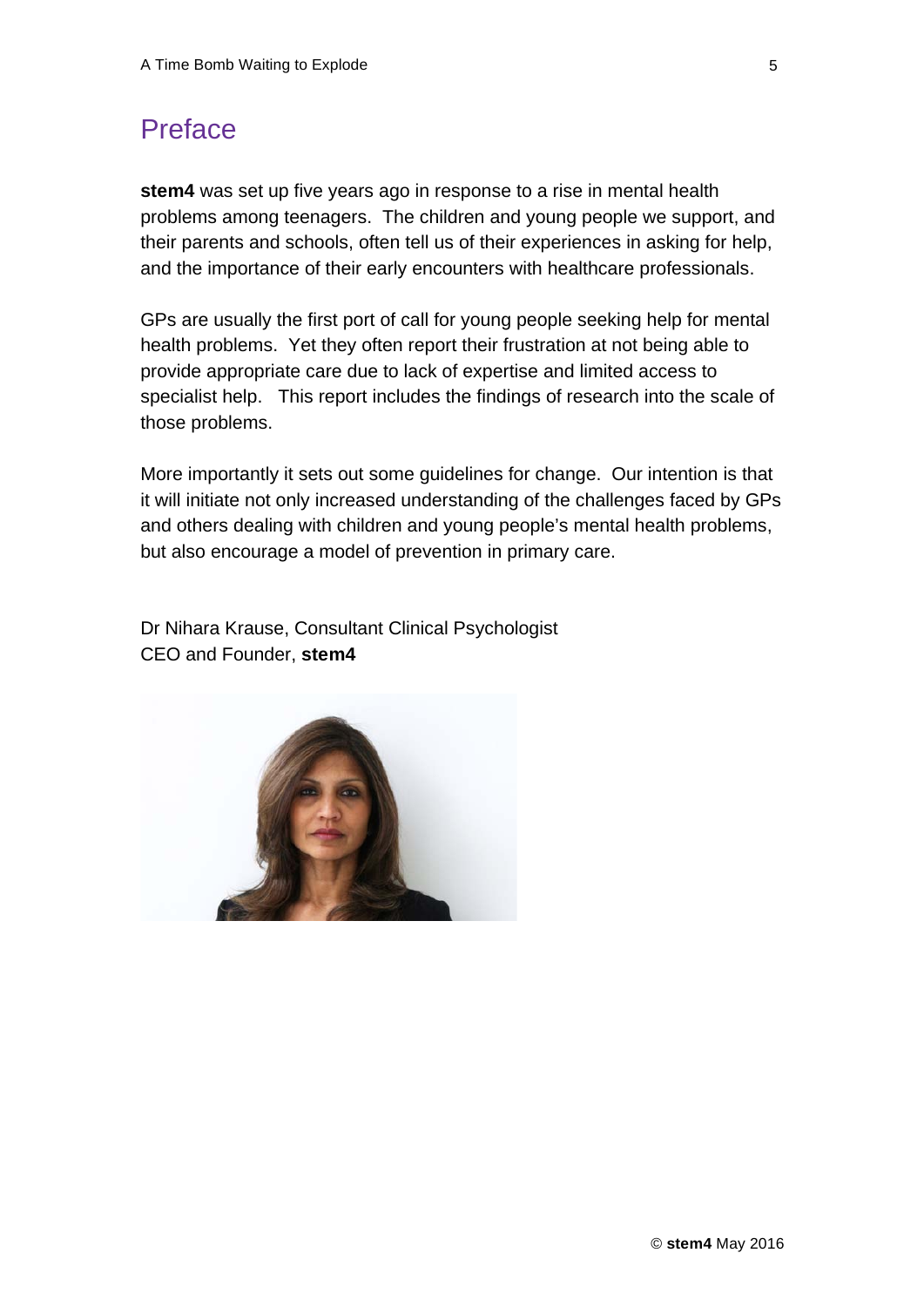### <span id="page-5-0"></span>Executive Summary

This report aims to start a dialogue about the need for action at primary care level to prevent and address childhood and adolescent mental health problems.

It provides a snapshot of the current state of Children and Adolescent Mental Health Services in the UK, and examines the growing problem of mental ill health among children, noting large increases in the numbers seeking help.

After reviewing government initiatives intended to address the problem, it notes that several reports have highlighted poor service provision, shortages of expert staff, and inadequate access.

Emphasising the vital role of primary care, it sets out of the result of a poll of GPs on their experiences of caring for children and young people with mental health problems. The key findings are:

- Almost eight in ten said the number of patients experiencing mental health problems had increased, either somewhat (61%) or greatly (17%), over the past five years
- Six in ten (61%) were seeing more young patients self-harming than five years ago
- 63% had seen a young patient with an addiction problem
- 89% had seen patients with eating disorders
- 85% say children's mental health services generally are either inadequate (59%) or extremely inadequate (26%)
- 83% say services for young people who self-harm are either inadequate or extremely inadequate
- Almost nine in ten (86%) had concerns about patients coming to harm while waiting for treatment
- Most (76%) want more funding for mental health, and over half (54%) want more specialist training for GPs on young people's mental health problems

The report recommends that:

Additional funding promised to mental health services will be used most effectively if GPs are able to benefit from a greater awareness of best practice and from top up training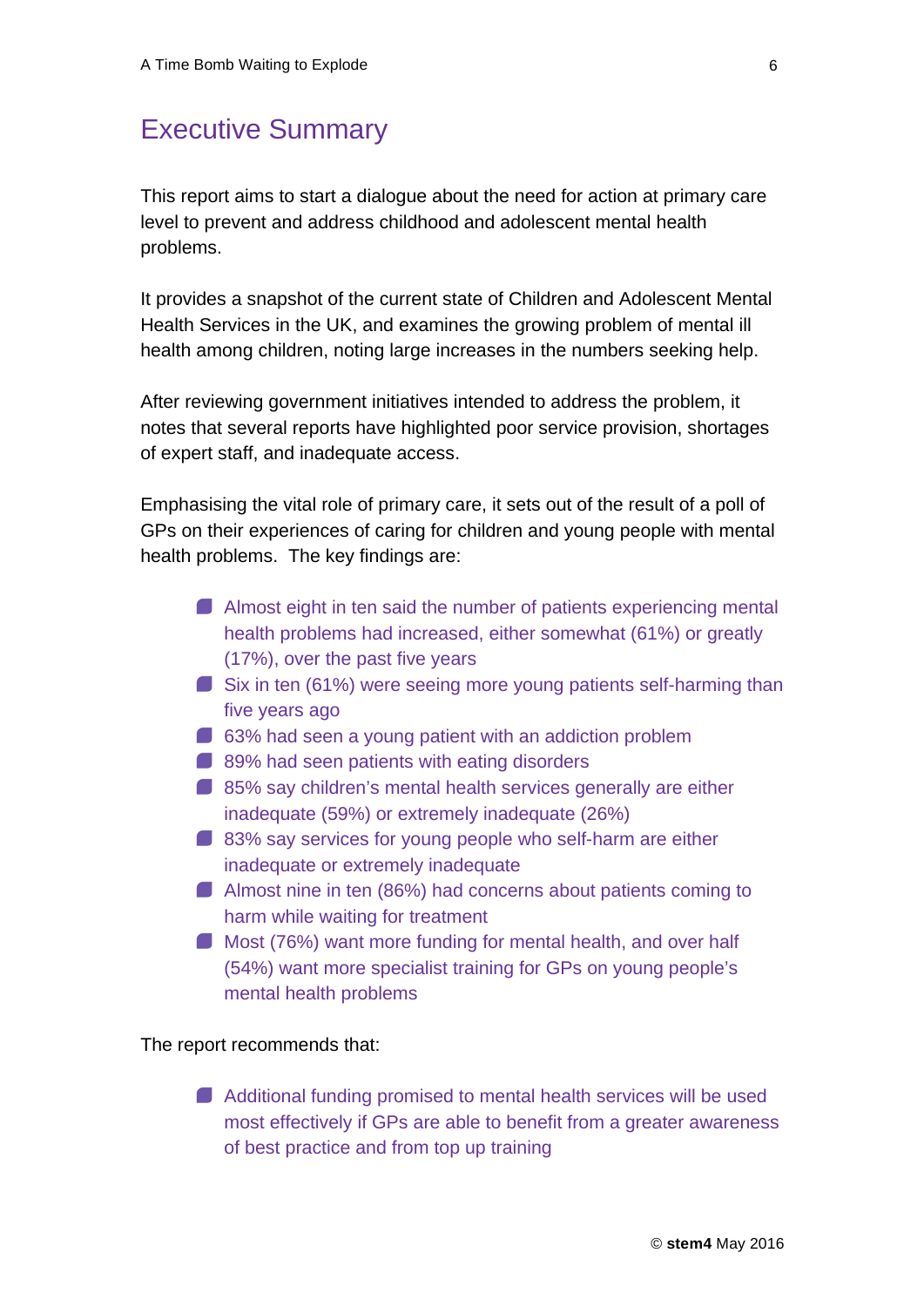- **The UK Departments of Health should plan and commission a targeted** programme of research
- There should be regular GP training on CYP mental health matters
- There should be a cohesive structure on how GPs can provide a range of prevention and early intervention strategies within the community
- **There should be expertise within primary care to offer first line** interventions whilst CYP wait to be seen by specialist services and for follow up when they are discharged
- $\blacksquare$  Innovative approaches to prevention and early intervention within primary care should be developed and evaluated
- **Primary care centres should have access to increased wellbeing** programmes including exercise on prescription, creative arts approaches and other support schemes
- **Resilience and wellbeing programmes for CYP should also set up in** primary care centres

In addition, **stem4** will be developing a basic training resource for GPs working with CYP to support them in responding appropriately.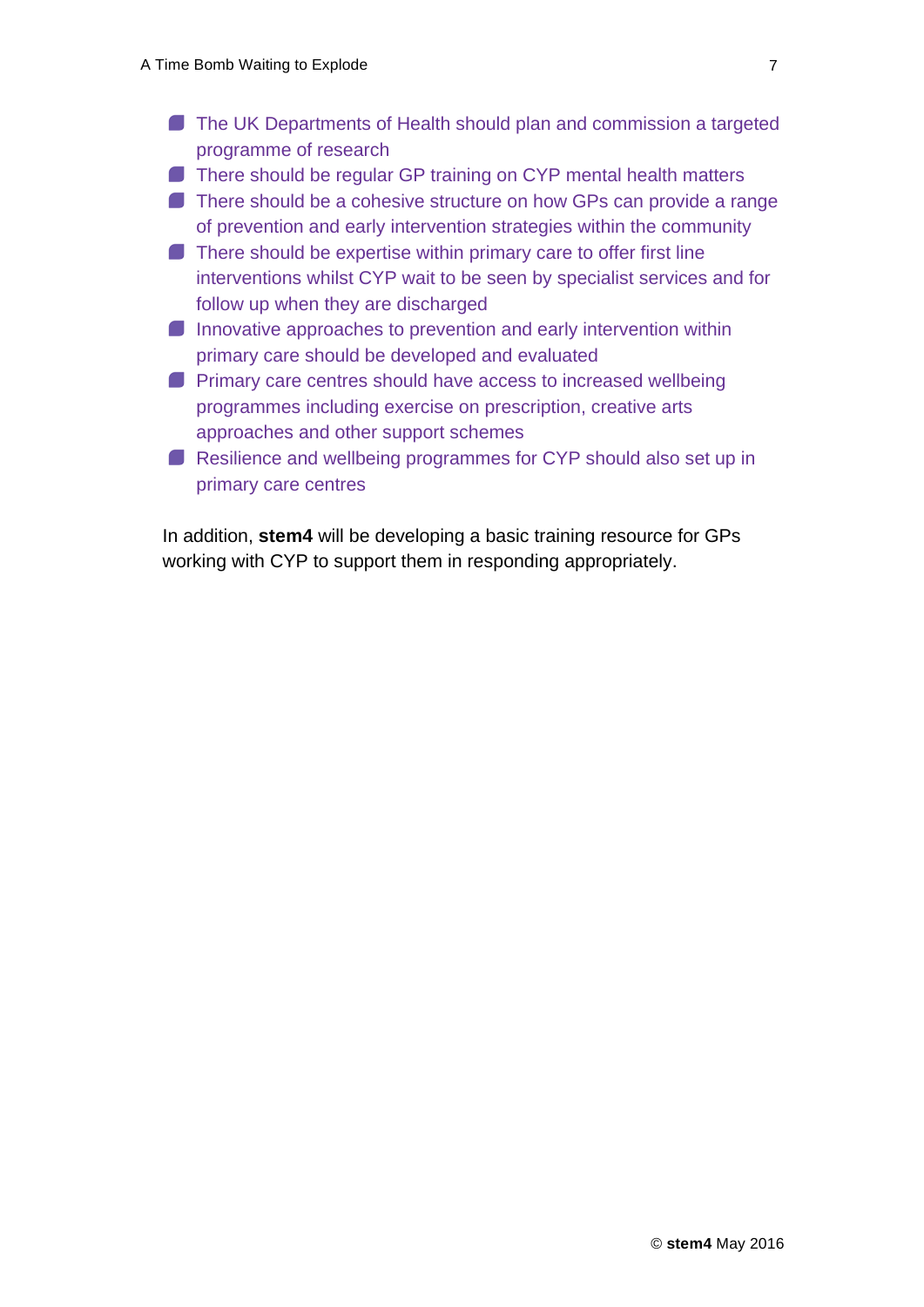### <span id="page-7-0"></span>**Introduction**

Mental health problems in children and young people have risen over the past fifty years<sup>1</sup> Among teenagers, rates of anxiety and depression have **increased** by 70% in the past 25 years<sup>2</sup> and the incidence of reported **self-harm has risen, with one in 12 teenagers now thought to be affected3 .**

An estimated 13% of boys and 10% girls aged 11- 15 have mental health problems including anxiety and depression, eating disorders, hyperactivity and attention deficit disorders.<sup>4</sup>

The most common age for admission to hospital for an eating disorder is 15. The Unicef Office of Research data (2015) place children's reported life satisfaction in the UK as 16<sup>th</sup> out of 29<sup>th</sup>.<sup>5</sup>

**Left unresolved, mental health problems significantly affect children and young people's social and educational development with profound and lasting impact into adulthood.** Half of all lifetime cases of psychiatric disorders start at the age of 14 $^6$  and three quarters by the age of 18<sup>7</sup>.

Adolescence is therefore a critical time for laying the foundation for health and wellbeing into adulthood.

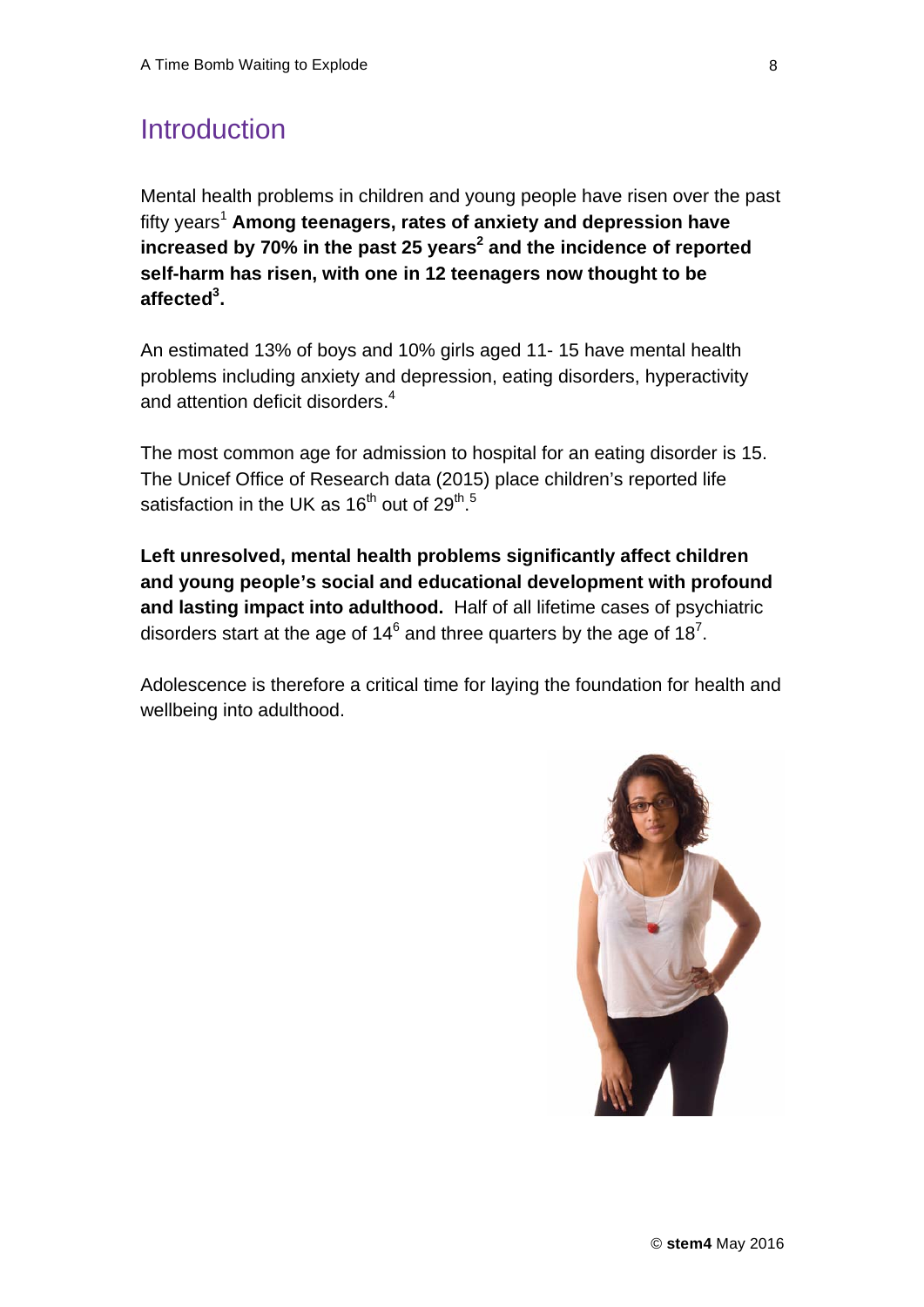## <span id="page-8-0"></span>Government Policy on Children and Young People's Mental Health

Mental health problems in Children and Young People (CYP) have grown despite several statements of government intent to address the crisis.

In 2003, the 'Every Child Matters'<sup>8</sup> initiative placed increased emphasis on children's wellbeing and mental health, stressing the importance of early intervention and identification.

In 2004, The National Service Framework $9$  stated that by 2014 "All children and young people from birth to their eighteenth birthday, who have mental health problems and disorders have timely access to timely, integrated, high quality, multi-disciplinary mental health services to ensure effective assessment, treatment and support, for them and their families."

'Youth Matters' (2006)<sup>10</sup> focused on empowering young people's involvement in shaping their care. A further ten year strategy 'Aiming High for Young People' was published in  $2007<sup>11</sup>$ , promoting positive activities such as sport, developing resilience and emotional and social skills.

The Health and Social Care Act  $(2012)^{12}$  put mental health on a par with physical health, with the Government acknowledging that 'there was no health without mental health'.

Most recently, the final report of an independent taskforce set up by the NHS as part of its Five Year Forward View highlighted that one in four people will experience a mental health problem in their lifetime, and put the cost of mental ill health to the economy at £105 billion a year. In response, **the Government acknowledged that "there hasn't been enough focus on mental health care in this country"** and announced that it would invest more than a billion pounds a year in mental health by 2020-21.<sup>13</sup>

### <span id="page-8-1"></span>**Progress**

Child and Adolescent Mental Health Services (CAMHS) is best explained in terms of how a child or young person (CYP) accesses the service, with four 'tiers' of service provision. There are differences in the levels of support and types of intervention offered in each tier.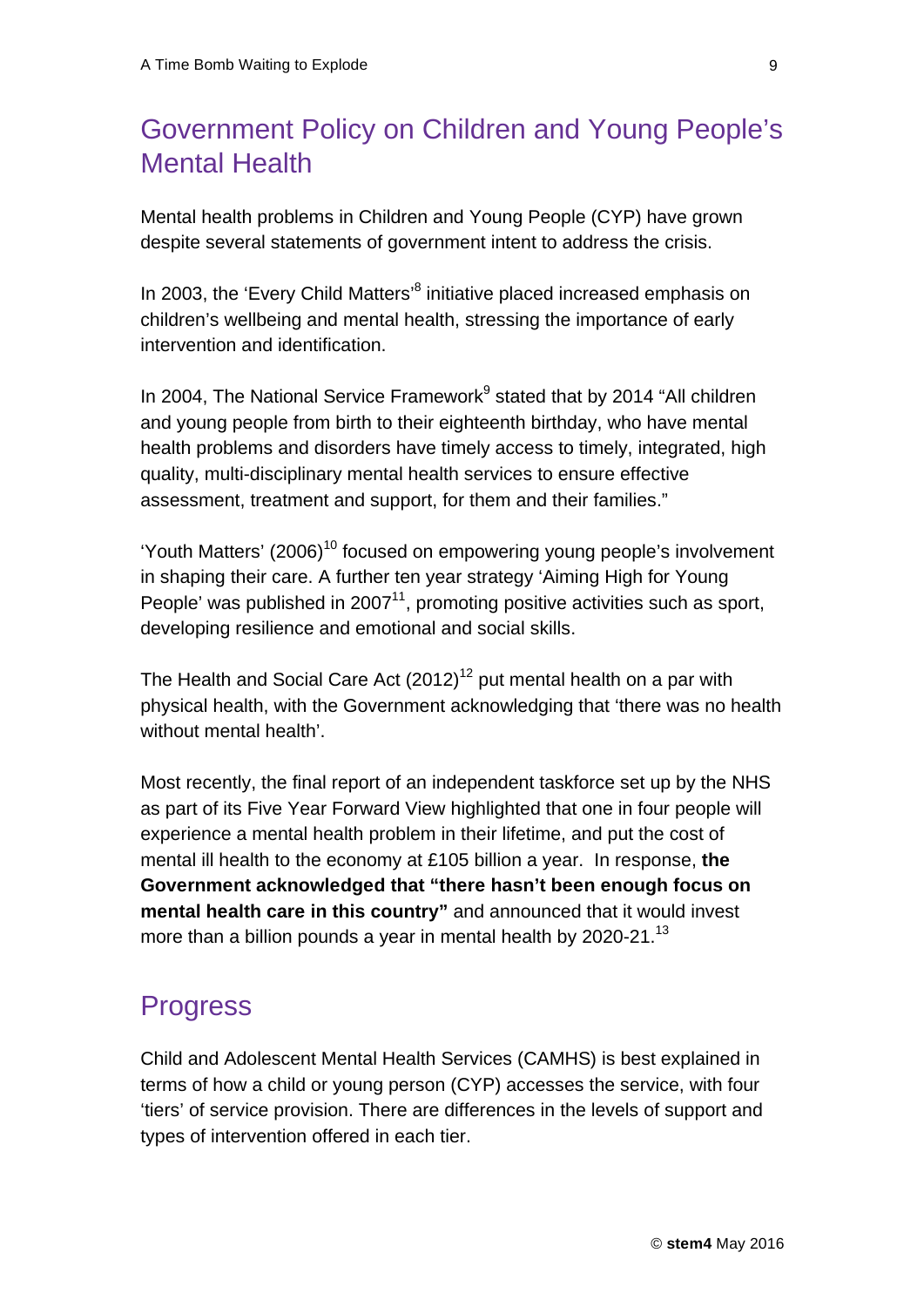#### **Tier 1 (Universal Services)**

The primary remit of these services is not one of providing a mental health service but as part of their duties they are involved in both assessing and/or supporting CYP with mental health problems. Universal services include GPs, health visitors, schools, early years' provision and others. These services are commissioned by CCGs, Local Authorities and schools themselves.

#### **Tier 2 (Targeted Services)**

These include services for CYP with milder problems usually delivered by professional based in schools, e.g. counsellors, or in children's services. They are commissioned by CCGs, Local Authorities and schools.

#### **Tier 3 (Specialist Services)**

These are multi-disciplinary teams of child and adolescent mental health professionals providing a range of interventions. Access to the team is usually through a referral by the GP, but referrals are also accepted by schools and other agencies and in some cases self-referrals are also accepted. These services are commissioned by CCGs and there may be contribution from Local Authorities in some parts of the country.

#### **Tier 4 (Specialised CAMHS)**

These include day and inpatient services and some highly specialised services commissioned by NHS England.

Since 2004 there has been some progress in CAMHS services but it is not as comprehensive or consistent as it could have been.

The "Child and Adolescent Mental Health Services (CAMHS) Tier 4 report" (2014) by NHS England<sup>14</sup> revealed concerns over quality in a small number of services, closure of admissions impacting on capacity, problems in accessing beds when needed, people having to travel long distances to access inpatient treatment, inequity across the country, poor environmental standards in some services, delayed discharges and lack of intensive outreach teams.

Evaluation of Tier 3 services has only been carried out in some counties. The general feedback, primarily highlighted through the press, is that **there are concerns about lack of qualified staff, high thresholds of acceptance due to pressure to limit referrals, and transfer of services not working sufficiently well.**

An NSPCC investigation in 2015<sup>15</sup> found that the average waiting time between referral and assessment by CAMHS ranged from one week to six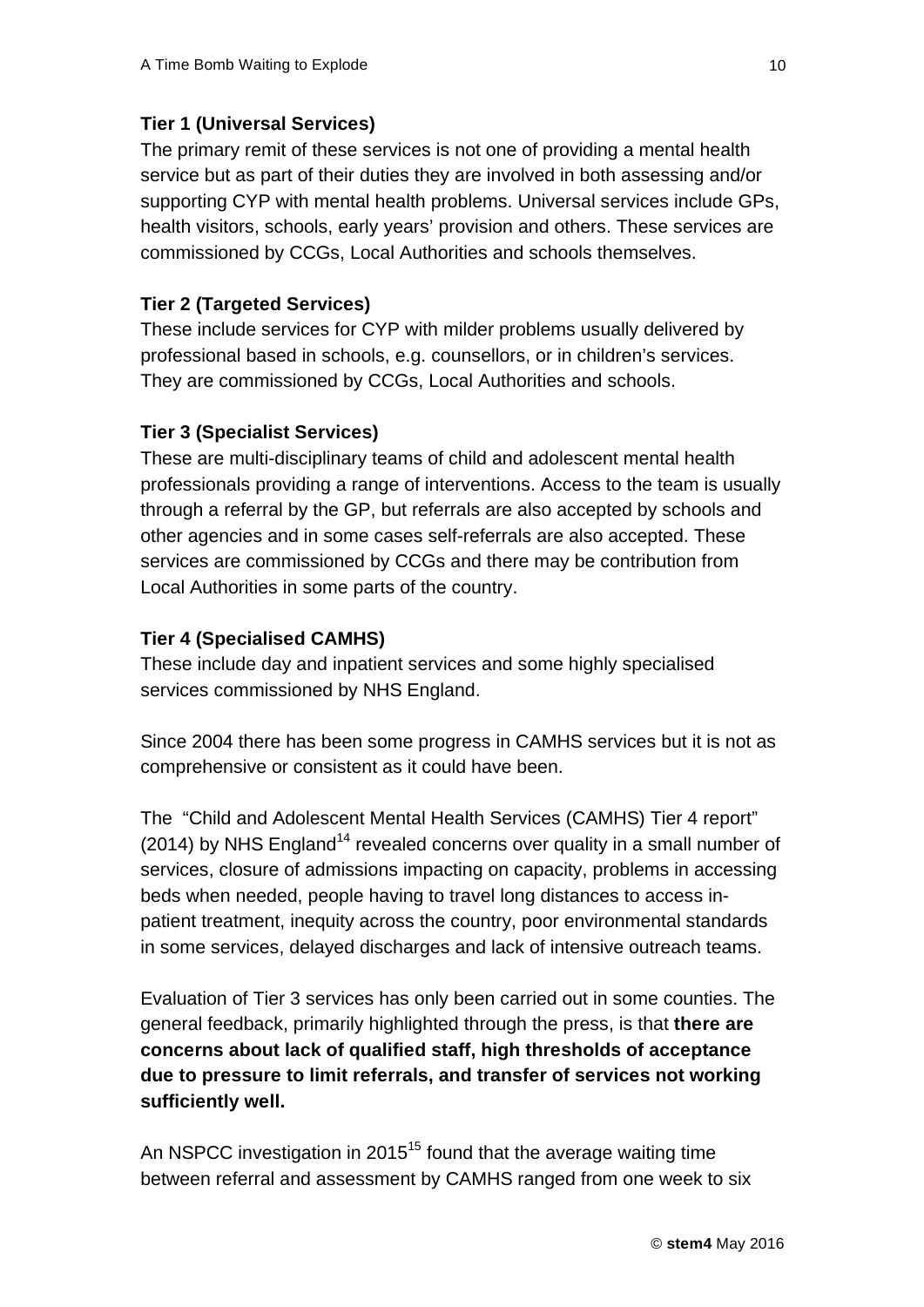months. In April 2016, the Sunday Times<sup>16</sup> reported that young people were "at the mercy of a postcode lottery", with waiting times varying from under a week to more than a year.



### <span id="page-10-0"></span>Funding

In August 2015 NHS England committed to spending an extra £133m on improving children and young people's mental health, with £75m of this going to NHS Clinical Commissioning Groups to improve local services.<sup>17</sup>

However, that money was not ring-fenced; some mental health providers say they have seen no significant investment, and there are concerns that the funding has been used to support other NHS services. Without more investment in child and adolescent mental health, we will never be able to prevent the more costly interventions needed for adults.

### <span id="page-10-1"></span>Access to Psychological Therapies

Under the Improving Access to Psychological Therapies (IAPT) programme, access to 'talking therapies' for Children and Young People has improved in some parts of the country since 2011. In the 'IAPT Three Year Report: The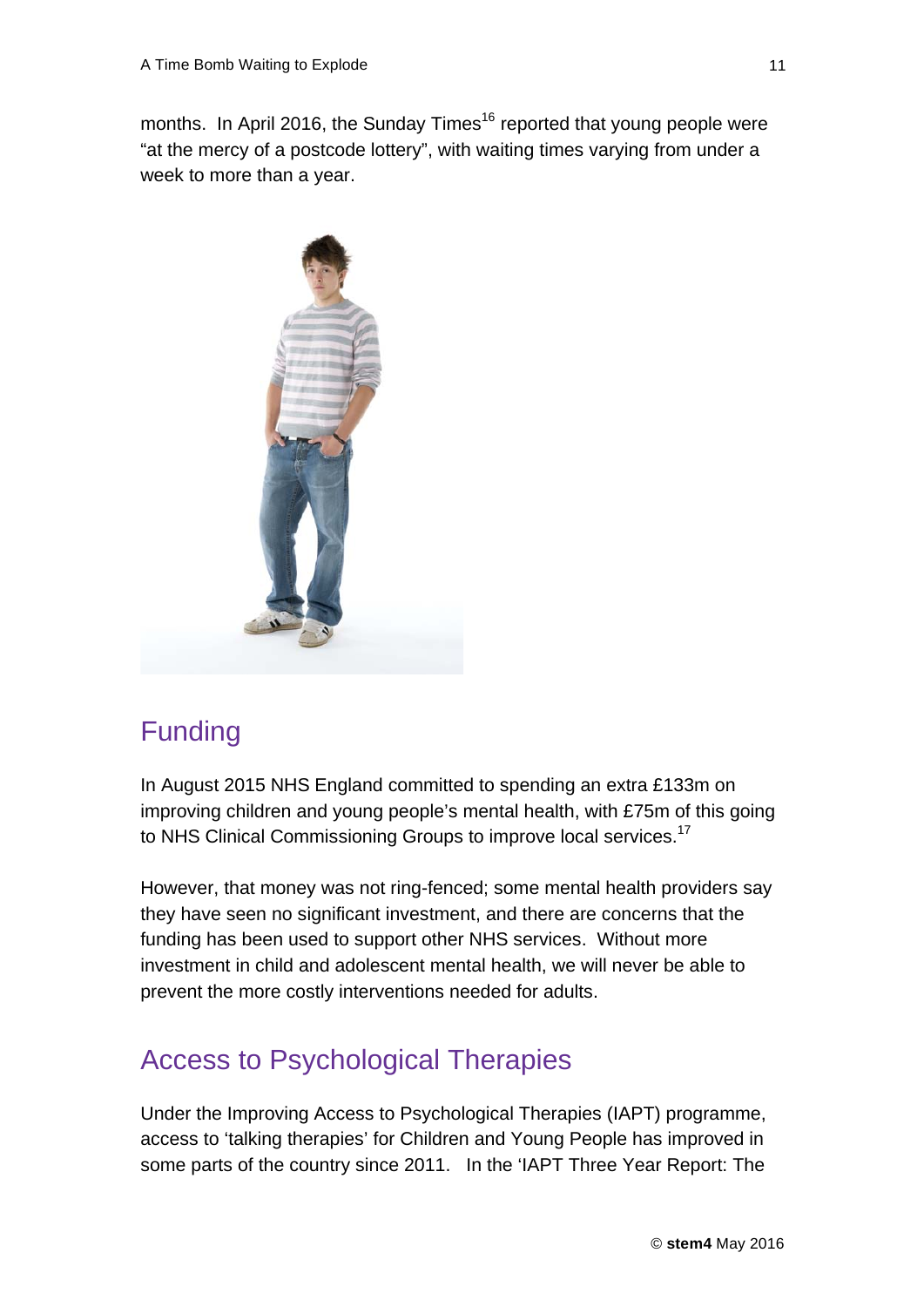first million patients'  $(2012)^{18}$  figures showed that CYP IAPT services, together with CAMHS, covered 68% of the 0-19 population.

However, the 'We Still Need to Talk' report  $(2013)^{19}$  found that waiting times for psychological therapies generally were still unacceptably high. One in 10 people had been waiting over a year to receive treatment, over half had been waiting over three months, and around 13% of people were still waiting for their first assessment.

In addition there were complaints about not being offered psychological treatment, lack of – as well as limited choice of – treatment, and difficulties in accessing the location of treatment.



# <span id="page-11-0"></span>The Importance of Primary Care

Primary care is the bedrock of Britain's NHS accounting for nine out of ten patient contacts.<sup>20</sup>

Primary care teams are very well placed to offer prevention of and early intervention in mental ill health. For example, GPs are well placed to offer screening to vulnerable groups such as children who have depressed parents or a parent with an eating disorder.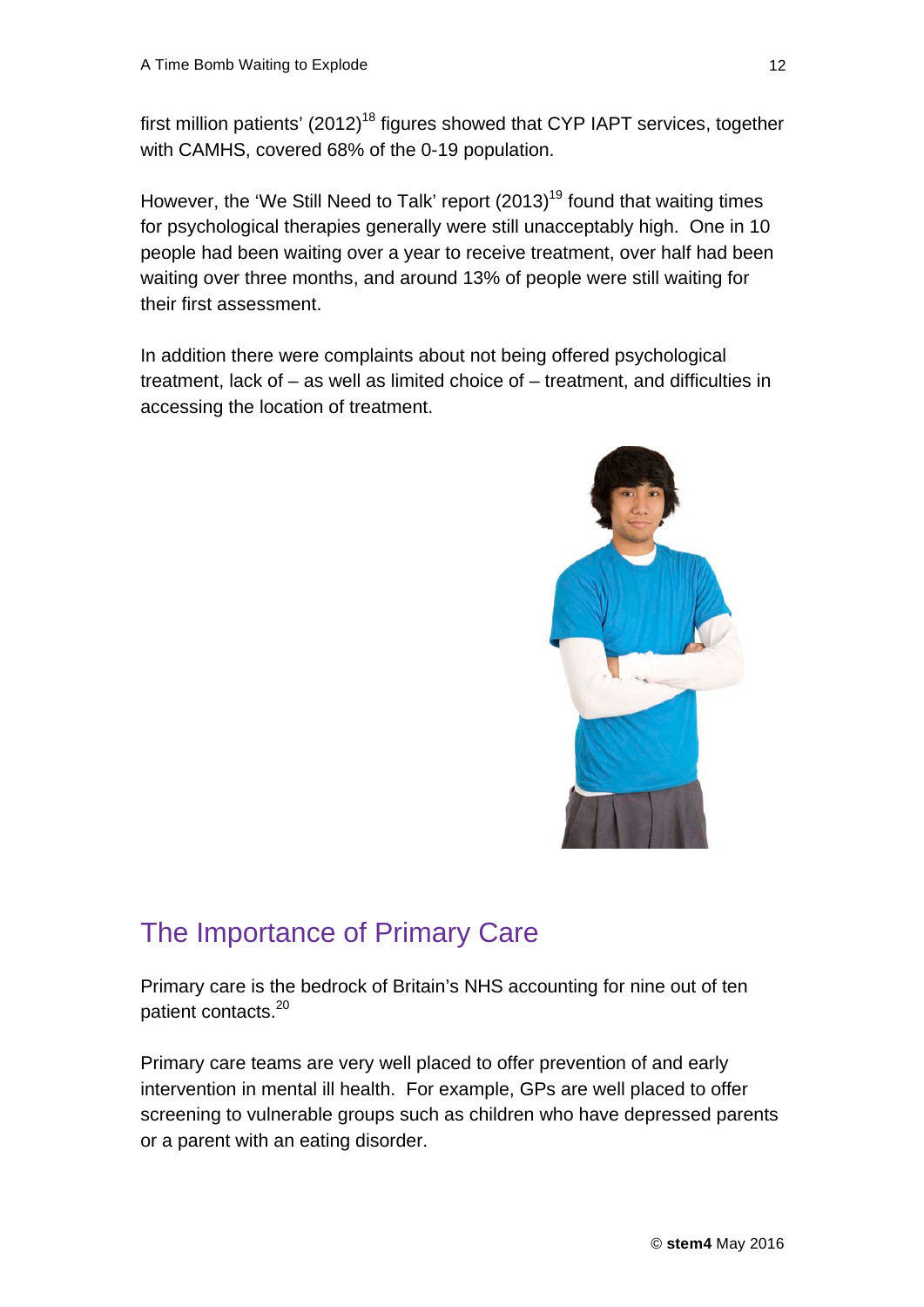However, whilst there are several preventive programmes in primary care for adult services these are yet to be developed for CYP.

Under the auspices of its clinical priorities programme, the Royal College of GPs has declared its continued commitment to mental health and other related clinical areas. However, GPs face a number of challenges relating to the provision of mental health services. Engaging patients with mental health problems can be difficult and according to a study by Lester et al  $(2005)^{21}$ people with mental health problems were not engaging in primary care because they felt they would be wasting GPs time or because they feel that GPs wouldn't have time to listen to them nor understand how they feel.

The RCGP has also acknowledged the need to update and enhance skills and knowledge that are already present in the primary care team.



# <span id="page-12-0"></span>The Experience of GPs – **stem4** research

With mental ill health in children and young people rising, there is an increasing need to offer immediate and suitable services at primary care level.

The young people that **stem4** works with often report problems accessing services. Since their GP is their most frequent port of call, it made sense to find out whether GPs' experience mirrors the same concerns, and whether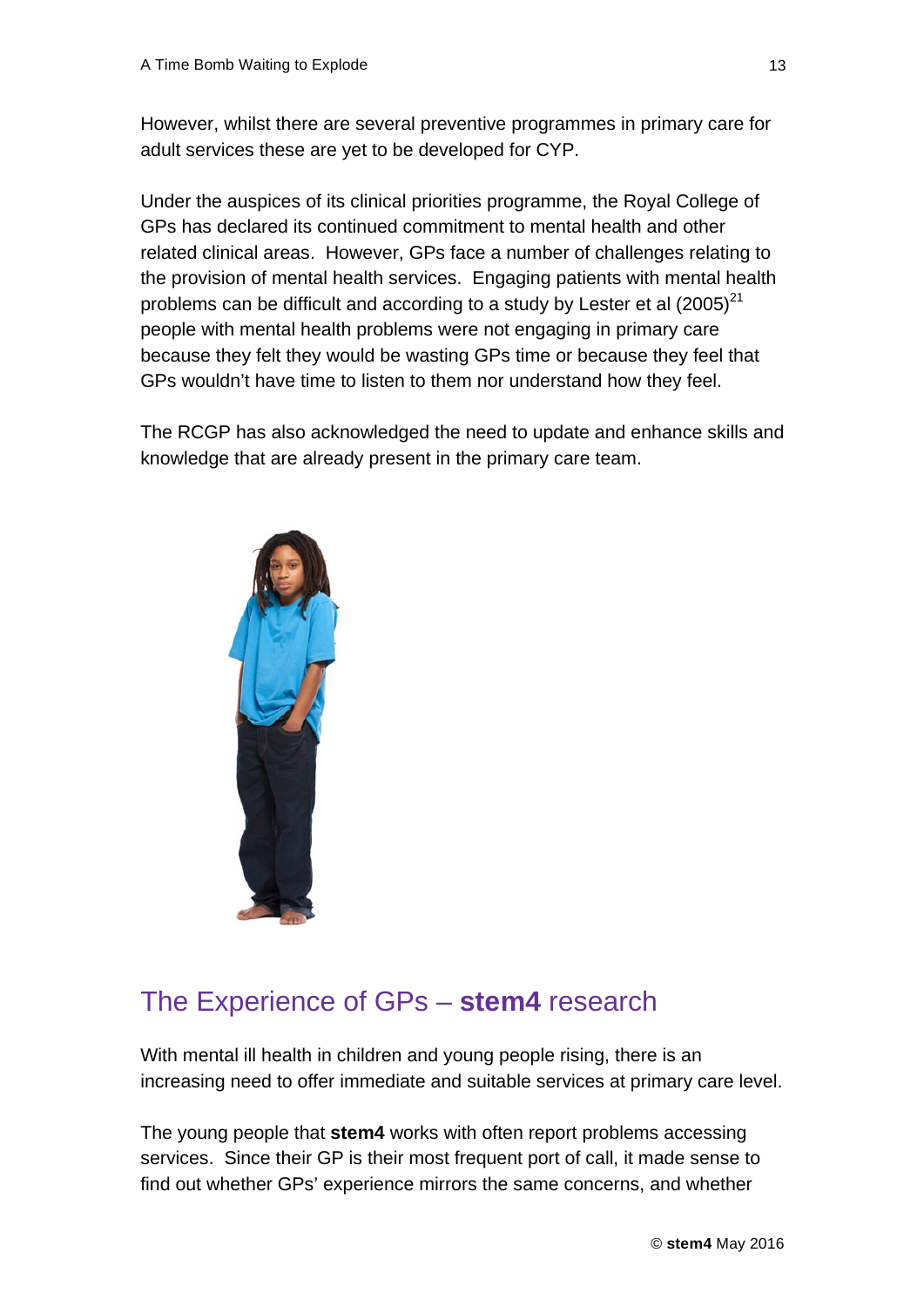they think they would benefit from more knowledge and training on managing certain mental health conditions within primary care especially if there is a wait for specialist services.

**stem4** therefore commissioned a survey of GPs on their experiences of providing care to young patients with mental health problems.

#### <span id="page-13-0"></span>**Methodology**

302 GPs in England took part in independent research about their patients aged 11-18. The online survey was conducted by Research Now between  $8<sup>th</sup>$ and  $13<sup>th</sup>$  April 2016 and focused on the following themes:

- I. The issue Establishing whether GPs had experience of CYP mental health problems and whether they had noticed any changes in types of clinical problems over the past five years
- II. Support and therapeutic intervention establishing their views on current service provision
- III. Their training needs

There was also free text space for comments.

#### <span id="page-13-1"></span>Key findings

- **Almost eight in ten said the number of patients experiencing mental health problems had increased, either somewhat (61%) or greatly (17%), over the past five years**
- Six in ten (61%) were seeing more young patients self-harming than five years ago
- 63% had seen a young patient with an addiction problem
- 89% had seen patients with eating disorders
- **85% say children's mental health services generally are either** inadequate (59%) or extremely inadequate (26%)
- 83% say services for young self-harmers are either inadequate or extremely inadequate
- **Almost nine in ten (86%) had concerns about young patients coming to harm while waiting for treatment**
- Most (76%) want more funding for mental health, and over half (54%) want more specialist training for GPs on young people's mental health problems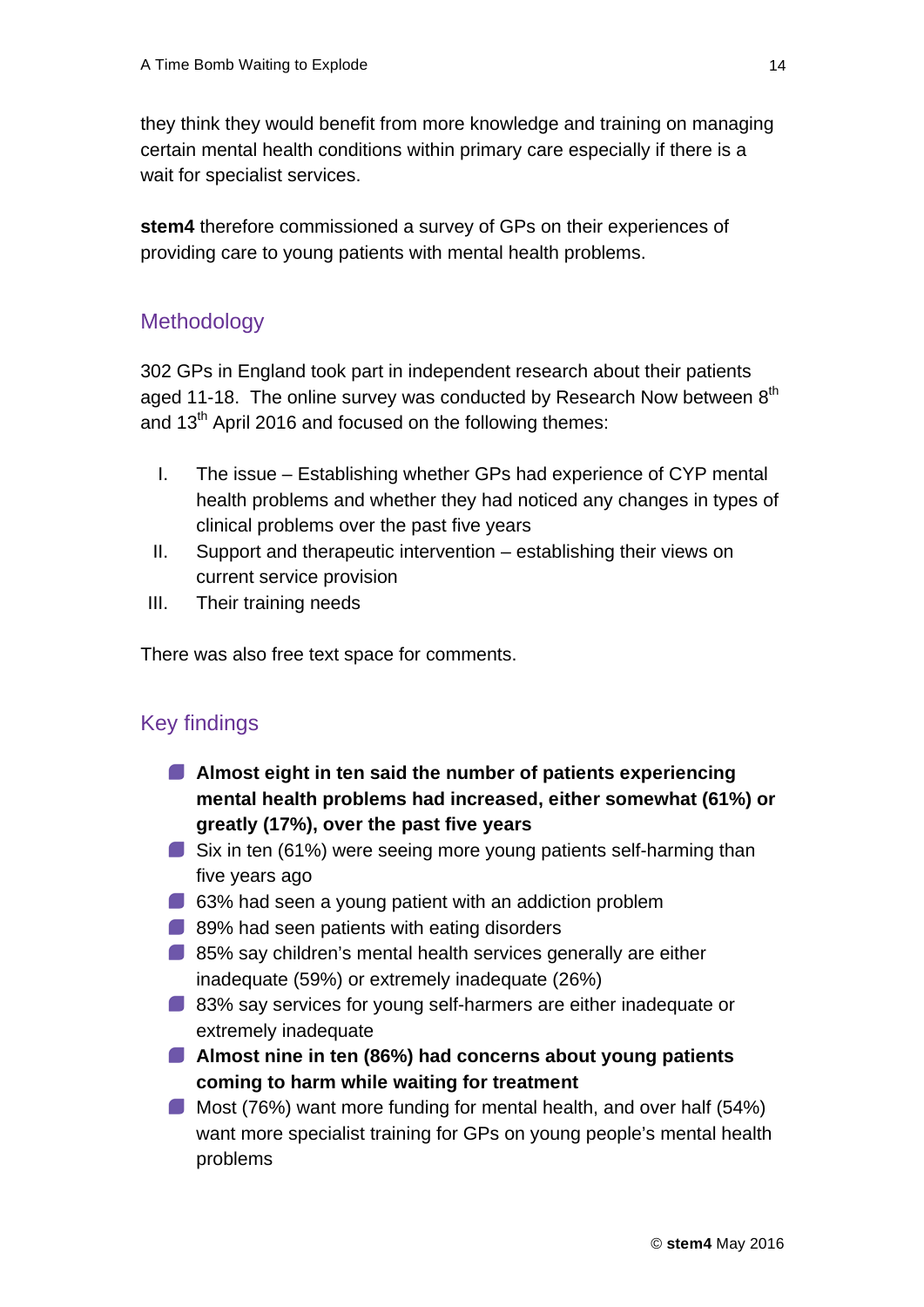Almost four in five (78%) GPs are seeing more young patients with mental health problems than five years ago. Most (87%) expect pressure on services to increase.

Almost all (97%) had seen a patient aged 11-18 suffering from depression over the past five years. The same number said they had seen a patient experiencing self-harm. However, half (50%) said they had received no specialist training on self-harm and over a third (36%) said they had received training but it was not adequate for them to feel confident supporting young patients.

The report paints a picture of patchy and underfunded services hit by shortages of specialists, long waits for treatment, and eligibility criteria so strict that GPs are deterred from making referrals.



#### <span id="page-14-0"></span>GP comments

Comments from the doctors surveyed included:

"Recently several parents have had to pay for private appointments so that their youngsters could receive the care they needed. These were not affluent parents, just desperate and caring."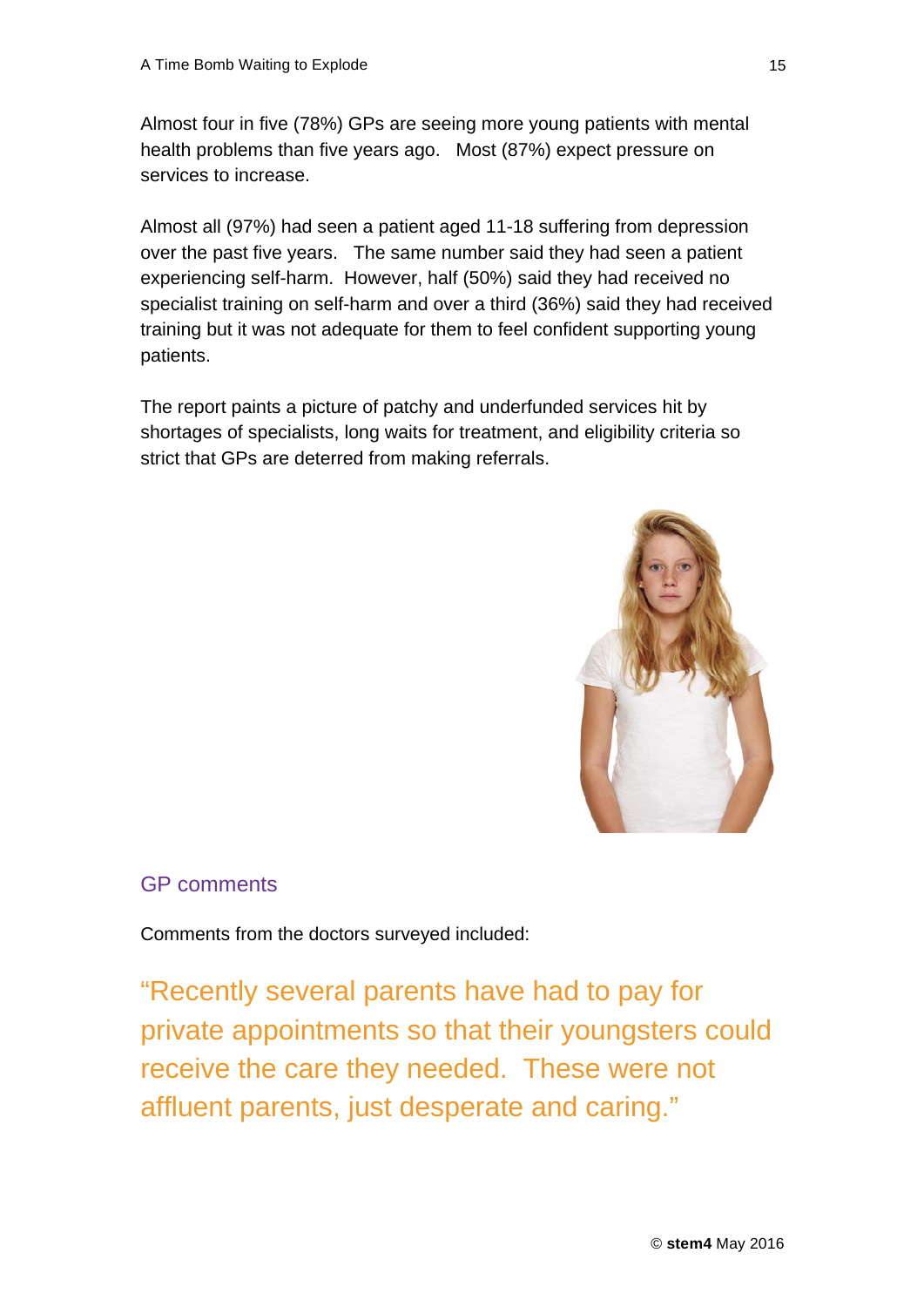"Referrals are increasingly bounced back from secondary care with instructions to simply seek counselling"

"I feel mental health services for patients this age are woefully inadequate. The few patients that we actually manage to get seen still have to wait for often over a year in order to be seen"

"Young mental health problems are a time bomb waiting to explode!"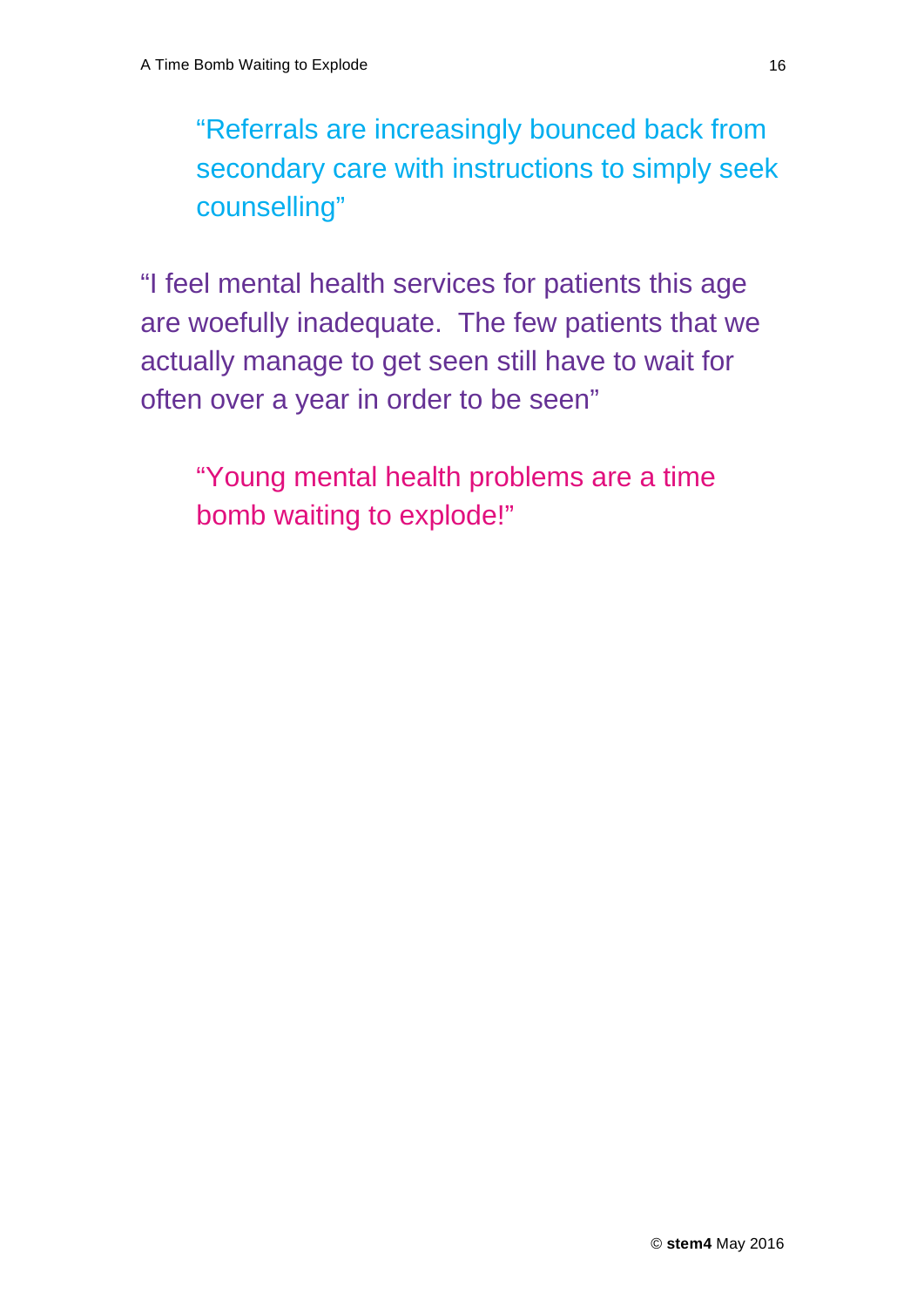### <span id="page-16-0"></span>Analysis and Recommendations

Mental health problems in young people can be serious and have long-term consequences. Early assessment and appropriate intervention are needed to bring about positive change.

GPs are reporting rising numbers of young people presenting with a range of mental health problems that respond effectively to evidence based treatment. Primary care is therefore a suitable setting for local access to evidence based treatments.

Given that a large number of GPs are concerned about their young patients coming to harm whilst they wait for treatment, an alternative, responsive and effective service is needed. **Immediate interim measures until this service is developed are also needed for young people who are at risk now.**

GP training to enable assessment, better manage risk, and top up knowledge of evidence would be beneficial. This is confirmed by the fact that over half of the GPs surveyed wanted specialist training.

GPs need up to date knowledge of the mental health needs of children and young people as well as recommended treatment guidelines in order to commission effective primary care services. New government guidelines are to provide primary care services with more funding, including for mental health over the next five years. This is in accordance with most of the group surveyed who wanted more funding for mental health. In order to use this money effectively GPs would benefit from a greater awareness of best practice and from top up training.

Top-up training should cover:

- **focused assessment**
- **O** help to increase the motivation of young patients to enter into treatment
- support for families
- **I** improved decision making at each point of the treatment path and in recovery
- **first line evidence based interventions**

Furthermore, topping up knowledge on specialist areas of mental health such as self-harm and eating disorders will provide GPs with additional tools to manage the many vulnerable young people they see now.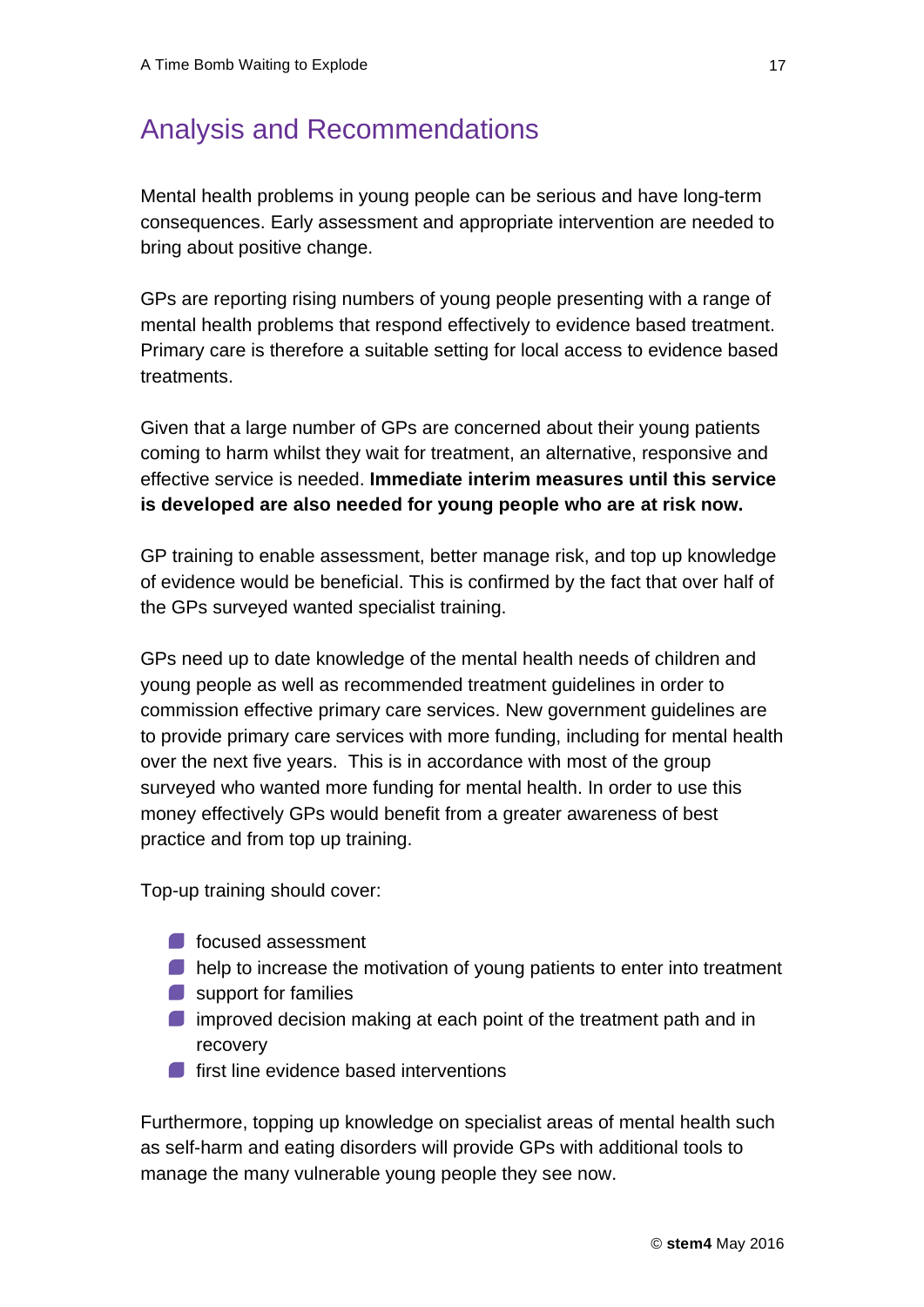### <span id="page-17-0"></span>Specific Recommendations

- **Mental health problems in young people, particularly self-harm remain** under researched subjects. The UK Health Departments should plan and commission a targeted programme of research
- There should be regular GP training on CYP mental health matters
- There should be a cohesive structure on how GPs can provide a range of prevention and early intervention strategies within the community. This would help reduce the number of CYP referred to specialist services. CYP with severe or complex problems may then also be able to access services immediately
- $\blacksquare$  There should be expertise within primary care to offer first line interventions whilst CYP wait to be seen by specialist services and for follow up when they are discharged
- Innovative approaches to prevention and intervention in primary care should be developed and evaluated.
- **Primary care centres should have access to increased wellbeing** programmes including exercise on prescription, creative arts approaches and other support schemes
- Resilience and wellbeing programmes for CYP should also be set up in primary care centres
- In addition, stem4 will be developing a basic training resource for GPs working with CYP to support them in responding appropriately

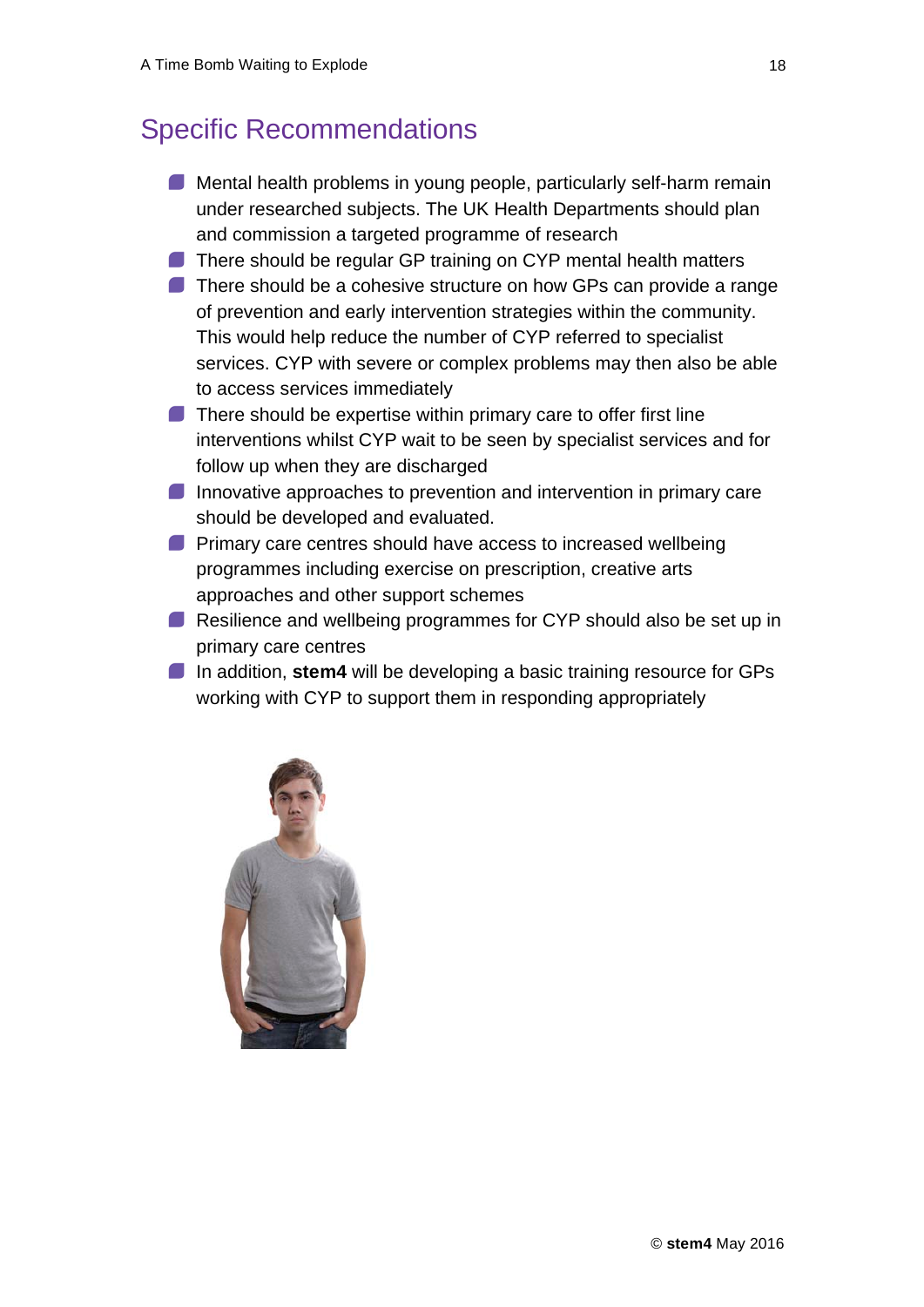### <span id="page-18-0"></span>**Contact**

**stem4** Connect House 133-137 Alexandra Road London SW19 7JY

enquiries@stem4.org.uk [www.stem4.org.uk](http://www.stem4.org.uk)

Disclaimer: all young people pictured in this report are models.